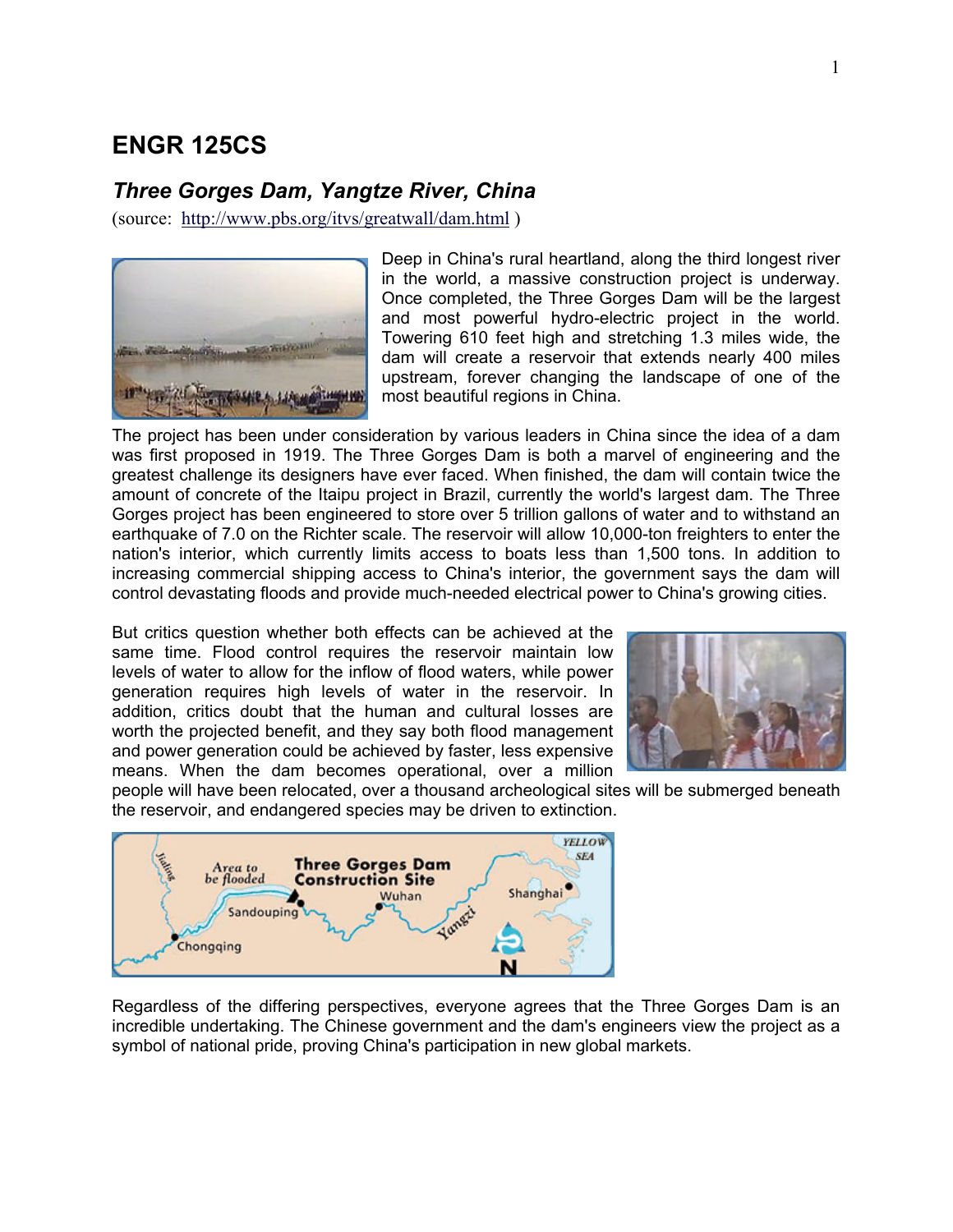# *Facts and Figures*

- The Three Gorges Dam will consist of a 610-foot high wall running 1.3 miles from bank to bank.
- The reservoir created by the backflow of the dam will extend 360 miles up river to Chongqing ("Chongching"), a distance equal to nearly half the length of California.
- Once operational, the dam will produce the energy of 15 nuclear power plants.
- The project is estimated to be completed in 2009 at a cost of over \$30 billion.
- In the past 2,000 years, the Yangtze River has experienced 215 catastrophic floods.
- In 1998 flooding in the area expected to be controlled by the dam resulted in 4,000 dead, 14 million left homeless and \$24 billion in economic loss.
- When the dam is completed, 13 cities, 140 towns and over 1,300 villages will be submerged by the Three Gorges Reservoir.
- To make way for the Three Gorges Dam, 1.5 million people will have to abandon their homes. More than 160,000 citizens have already been relocated.
- Upon the dam's completion, 1,300 known archeological sites will be lost forever under water.
- Over 265 billion gallons of raw sewage are dumped into the Yangtze annually. Currently the river flushes this downstream and out into the ocean. Upon completion of the Three Gorges project, the sewage will back up in the reservoir.
- Over 1,600 factories and abandoned mines will be submerged when the dam is completed. Environmentalists predict that toxins associated with industry and mining will create a hazard for the animals and people who depend on the river for survival.
- Over 700 million tons of sediment are deposited into the Yangtze annually, making it the fourth largest sediment carrier in the world. Experts believe that this sediment will build up behind the dam, with only an unproven system of sluice gates to release it.
- Over 360 million people live within the watershed of the Yangtze River. If the one in one thousand chance of a dam collapse occurred, the millions of people who live downstream would be endangered.

# *The Controversy*

Nature and progress struggle to co-exist. As with most developing nations, China has sought to create a balance between environment and industry, conservation and survival.

The Three Gorges Dam project promises to bring clean, renewable energy to a country whose air is among the most polluted in the world. It hopes to control devastating natural floods that have affected millions of people. At the same time, it threatens rare wildlife, ancient monuments and the natural environment it tries to reshape.

Has the Chinese government struck the right balance with the Three Gorges Dam? Read about the controversy and decide for yourself.



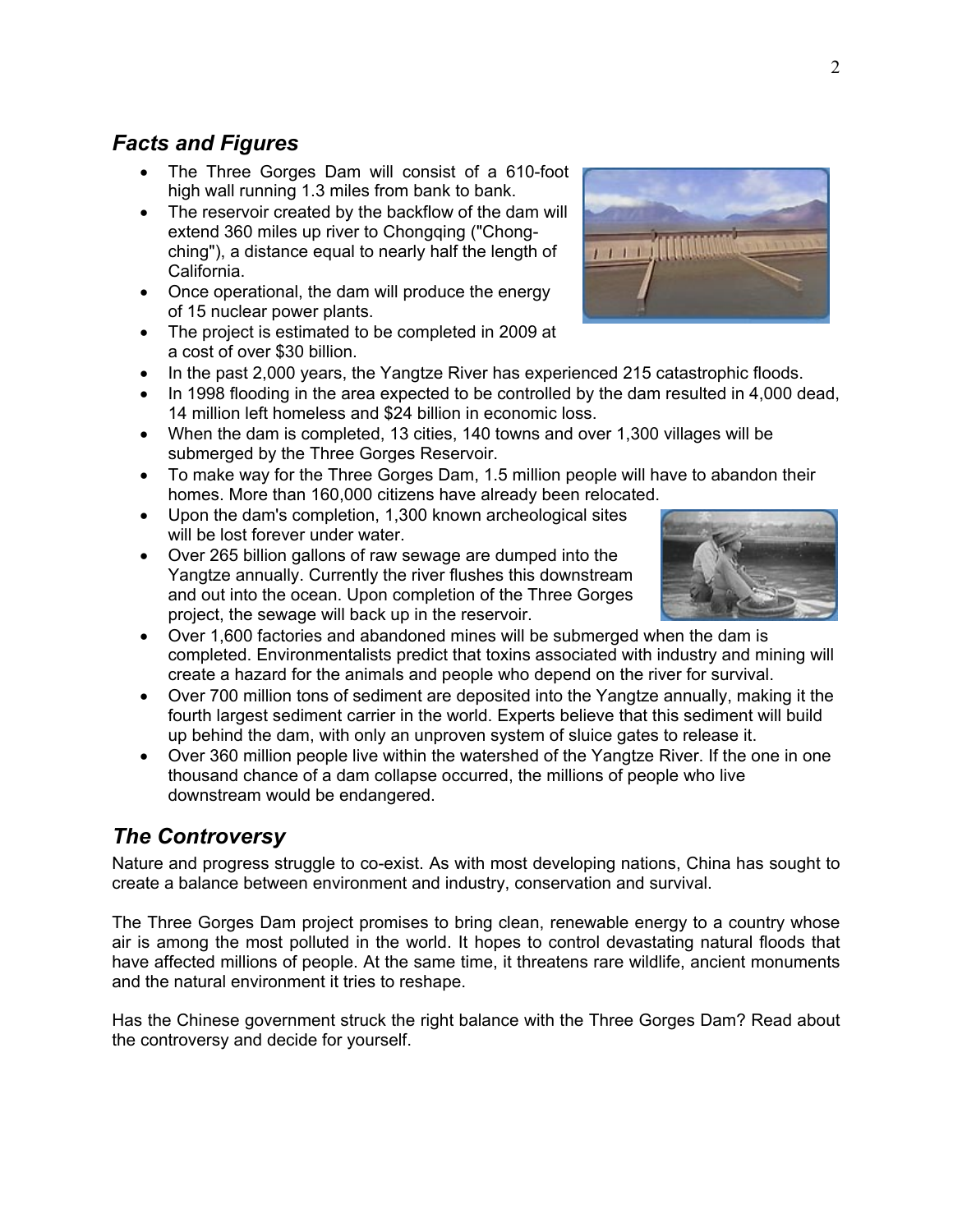# **Endangered Treasures**

Among the potential tragedies of the Three Gorges Dam project are over one thousand sites of archeological and historical importance that will be submerged and lost forever upon completion of the dam. Ancestral burial grounds and centuries-old temples, fossil remains and archeological sites dating as far back as the Paleolithic Age risk being obliterated from public access and scholarly pursuit if they are not unearthed and relocated before the waters rise.





#### **Ba Civilization: Artists and Metal Workers**

When initial excavations began for the Three Gorges Dam, archeologists uncovered artifacts unlike any they had seen before. These relics have since been attributed to the formerly unknown Ba people, now considered an important part of early Chinese history. Since the discovery of bronze masks in the 1970s, archeologists have located 100 sites that belonged to the Ba people, each considered a historical archive. The Ba disappeared after 316 B.C. with the invasion of the Qing Dynasty, and their whimsical animal statues and ornately inscribed daggers are all that is left behind.



One of the most exciting discoveries in the region are remnants of early man from two million years ago. A jaw bone and stone tools found 12 miles south of the river at Dragon Bone Cave provide evidence that cave dwellers lived in the region at the same time as the earliest humans on the African continent. The jaw bone, identified as belonging to a new sub-species of Homo Erectus, indicates that humans arrived in Asia almost a million years earlier than previously believed.



#### **Shibaozhai Temple**

Dating back to 1545, this Ming Dynasty temple was built against the side of a massive cliff that stands like a pillar on the bank of the Yangtze River. Called the "Pearl of the Yangtze," the 12 story, wooden pagoda rises to a height of over183 feet. It contains portraits of famous historical figures from the Sichuan Province. An architectural marvel in Chinese history, it has been classified as one of the "eight strange structures of the world."



#### **Zhang Fei Temple**

Located in Yunyang county, this temple from the Northern Song Dynasty (960-1127 A.D.) honors the famous Shu Kingdom general, after whom the temple was named. Zhang Fei was one of the Three Sworn Brothers during the Three Kingdom Period (220-265 A.D.). It is said that when he was murdered by two subordinates, his body was buried in Lang Zhong and his head brought to Yunyang. Among other artistic treasures, the temple contains a statue of the legendary hero.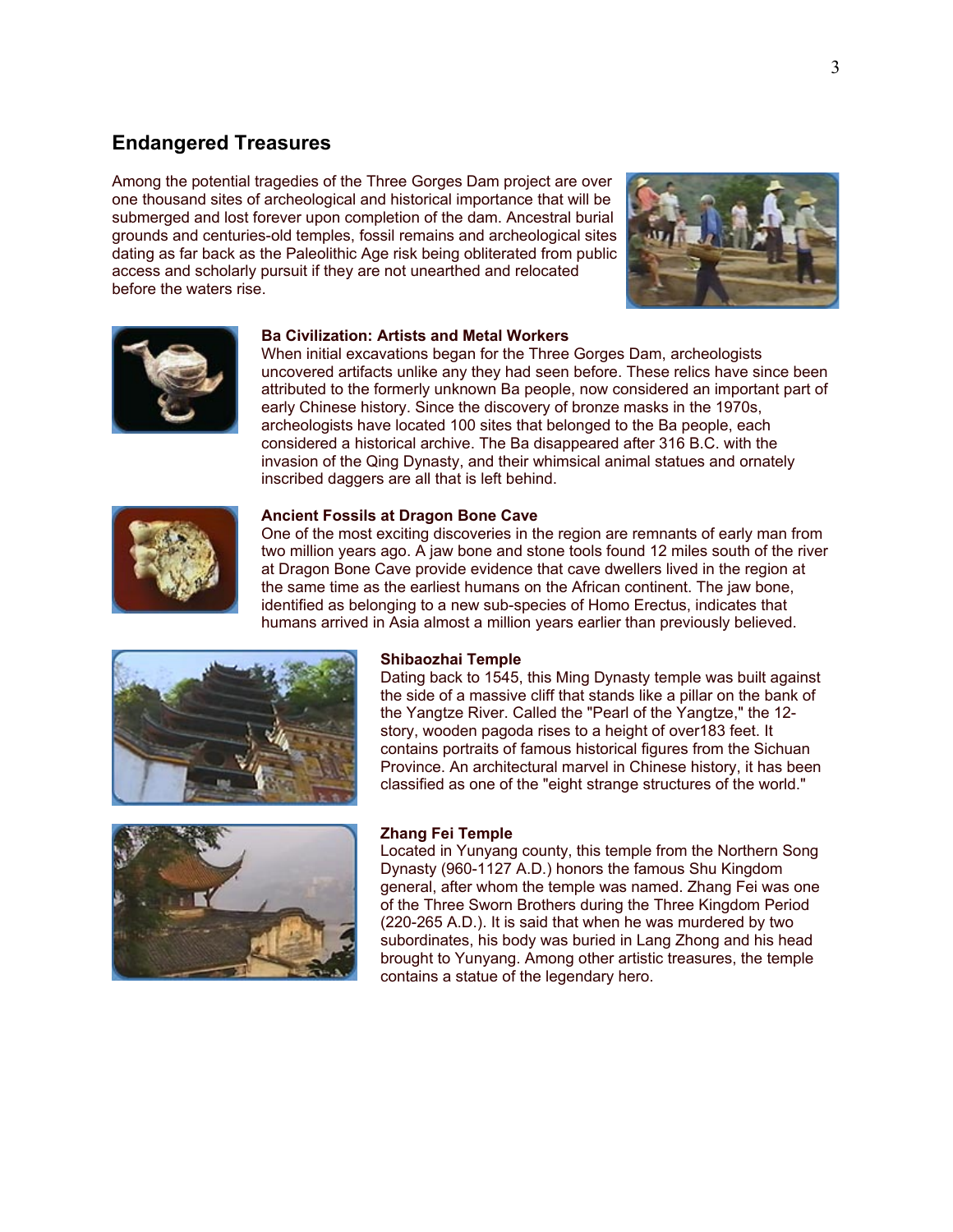**Ancient Village of Dachang**. Situated on the banks of the Danning river, a tributary north of the Yangtze, lies the ancient village of Dachang. Built during the Ming Dynasty, entire street blocks exist as they did over 500 hundred years ago. A traditional way of life survives as it has for centuries. Remnants of family histories dating back to the Ming Dynasty still remain within the walls of houses untouched by the passage of time. The government has plans to move Dachang to higher ground.



**Giant Buddha Sculpture**. A massive sculpture of the seated Buddha rests in the yellowish sandstone cliffs at Single Pebble Village (Danzishizhen) just east of Chongqing. When the tide is high, the statue's base is flooded, and there are watermarks indicating various water levels on the Buddha's feet, legs and lower belly. The sculpture was carved by artist Zou Xing, a cadre general under Ming Yuzhen in the late 14th century. Ming, who later founded a dynasty, led a political party that believed that the Future Buddha, depicted in the statue, would descend from Heaven and end the reign of Mongoliandominated Yuan Dynasty.



**Song Dynasty Tombs**. Song Dynasty tombs (420-479 A.D.) are rarely found in the Three Gorges area, but the region has only recently come to the attention of the archeological community. Currently, archeologists are excavating recently discovered sites in a race against time, measuring remains and documenting as much as they can before the entire area is submerged. Many mysteries of the tombs have yet to be answered: Why is the head missing from a nearly complete skeleton? Why is the upper half of the skeleton elevated, facing northeast - away from the river?



**Various Han through Qing Monuments**. Other endangered sites include the Dingfang Towers from 25-200 A.D. (pictured left), Precious Stone Treasury and Pagoda near Zhongxian, the White Emperor City (Baidicheng), the Qu Yuan Temple at Zigui, Temple of the God of the Underworld at Fengdu, the hanging coffins on the Daning tributary that runs south into the Yangtze at Wushan, and the Late Warring States Ba cemetery at Fuling.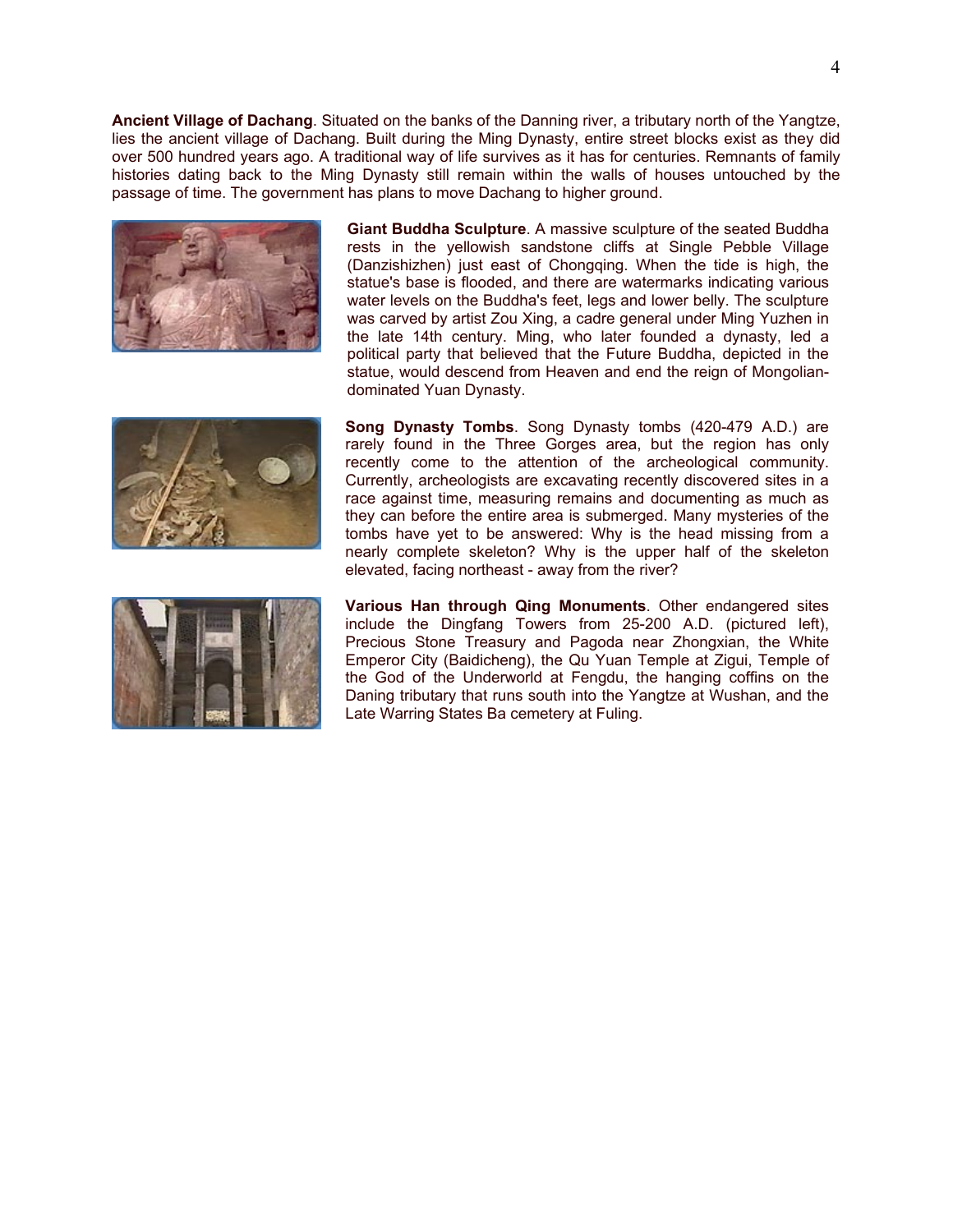## **Endangered Species**

The Three Gorges Dam project threatens many endangered species that are native to the Yangtze River. The baiji dolphin, the ancient river sturgeon and the finless porpoise depend on the Yangtze for their survival. The population of Siberian cranes in Poyang Lake will also be affected by the dam. These species may soon be extinct, and the Three Gorges Dam will accelerate their decline.



Known as "pandas in water," the baiji dolphin is a living fossil. Paleontologists believe that its ancestors moved from land to water over 70 million years ago. Today's baiji is the last surviving species of this lineage, and it has been given the highest level of protection by the Chinese government. But fishing and river traffic have already depleted the baiji population. Dams block access to tributaries and lakes where baiji once caught fish and nurtured their young. There are fewer than one hundred dolphins alive today. Efforts to breed the baiji in captivity have failed. All potential mates for QiQi, the lone baiji male at the Institute of Hydrobiology in Wuhan, have died in the transition to captivity.



Siberian cranes feed on the frogs, mollusks, insects and fish in Poyang Lake, which is filled by the seasonal flooding of the Yangtze. The dam's control over the water that fills the lake would affect the animals living there. Siberians are the most endangered of all cranes. Captive breeding of these cranes is very difficult. The largest flock of 3,000 birds depends on its winter habitat on Poyang Lake. The cranes migrate 3,100 miles to the Yangtze region from their breeding ground in western Siberia.

The finless porpoise prefer to live in shallow, warm waters like those of the Yangtze River. Although they are legally protected in China, their populations are declining due to habitat destruction. They are easily identifiable by their lack of dorsal fins (on their backs), for which other porpoises are known. Among the smallest creatures in the whale family, at an average length of 5 feet, the finless porpoise is found only in Asian rivers and the western Pacific Ocean. Some have been bred in captivity at the Tian'ezhou White-Flag Dolphin National Nature Reserve in central China's Hubei Province.





The giant Chinese river sturgeon breeds at Changshu, on the Yangtze River. This fish, which dates back 140 million years, is among the most endangered of China's wildlife. Fishermen catch as many as 3,000 sturgeon by mistake every year. In August 2000, when a fisherman spotted a rare sturgeon on the Qiantang River, elders recalled that the fish disappeared from the river after the Xinanjiang Reservoir was built in the 1950s. The reservoir affected the temperature of the water, making it unsuitable for this prehistoric creature.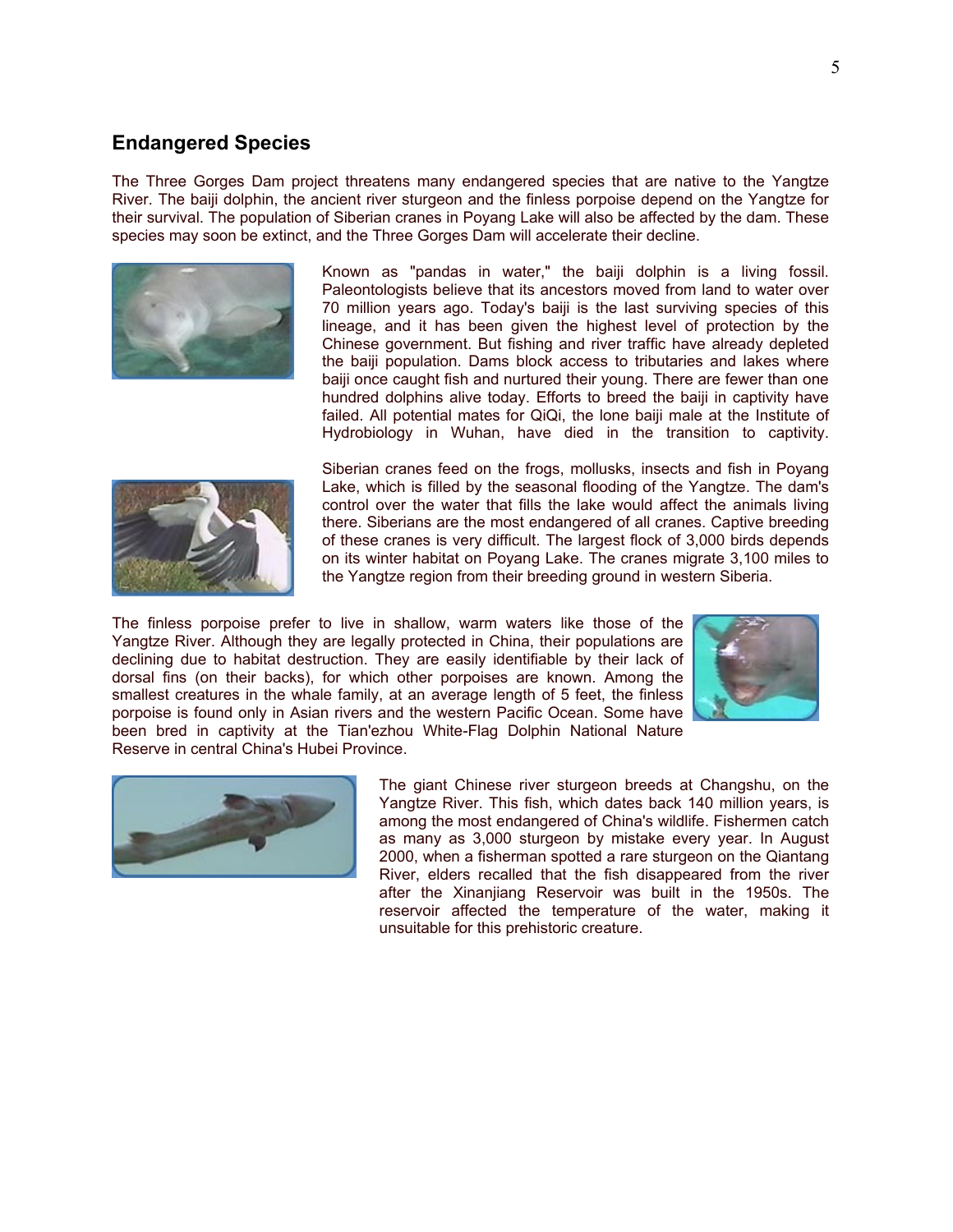# **Environmental Concerns**

Environmental concerns about the Three Gorges Dam go beyond the affected wildlife and endangered species. River sediment is a major threat that could undo all the positive effects the dam is supposed to bring. Extensive farming and unrestricted logging along the Yangtze's banks have increased the earth's erosion into the river, making it the fourth largest sediment carrier in the world.

Sediment buildup from the natural flow of the river will slowly cause the water level in the reservoir to rise - potentially flooding low-lying parts of Chongqing. Rising water levels could eventually transform the Three Gorges Dam into a massive waterfall. Tens of millions of the people who live downstream of the dam would be endangered by overflow, or worse yet, the one-in-one-thousand chance of a dam collapse due to war, earthquake or design flaws.



**Three Gorges Dam sluice gates**

Chinese experts have proposed a solution to the sediment problem. In order to flush sediment through, project engineers have designed a series of openings known as sluice gates at the base of the dam. These sluice gates have never been tested on a dam of this magnitude. Nowhere in the world is there a successful model that deals with sediment on this scale.

Another environmental hazard is toxin contamination from over 1,600 factories and mines that will be flooded in the Three Gorges area. These dangerous materials may affect the water of the reservoir once the factories and mines are submerged. In addition, an estimated 265 billion gallons of raw sewage are dumped into the Yangtze annually. Damming the river will prevent this sewage from being naturally flushed out.



# *International Perspective*



**Mao Tse Tung**

#### **Chinese and International Views**

The Three Gorges Dam sparks controversy on many fronts. The debate began in 1919 when the founder of the Chinese republic, Sun Yat-Sen, first proposed a dam in the area. Since that time, the Chinese government has alternately supported and shelved plans for the project. The United States was involved until the communist takeover in 1949. Communist Leader Mao Tse Tung supported the project, but economic disaster and technical debate prevented its progress.

After the Tiananmen Square crackdown in 1989, political tensions regarding the dam rose when the publication of Dai Qing's collection of essays against the Three Gorges Dam provoked the government to ban the book and imprison its editor. In 1992 Chinese Premier Li Peng finally won the approval for the dam by the People's National Congress, even though one third of its delegates either voted against it or abstained.

Since ground was broken in 1994, construction of the dam has become a symbol of Chinese national pride. Conquering its challenges has become the quest of Chinese engineers. Yet international organizations of all kinds speak out against the dam, year after year. And the Chinese people who must be relocated await the government's word on their fate - silenced by police scrutiny and arrests.